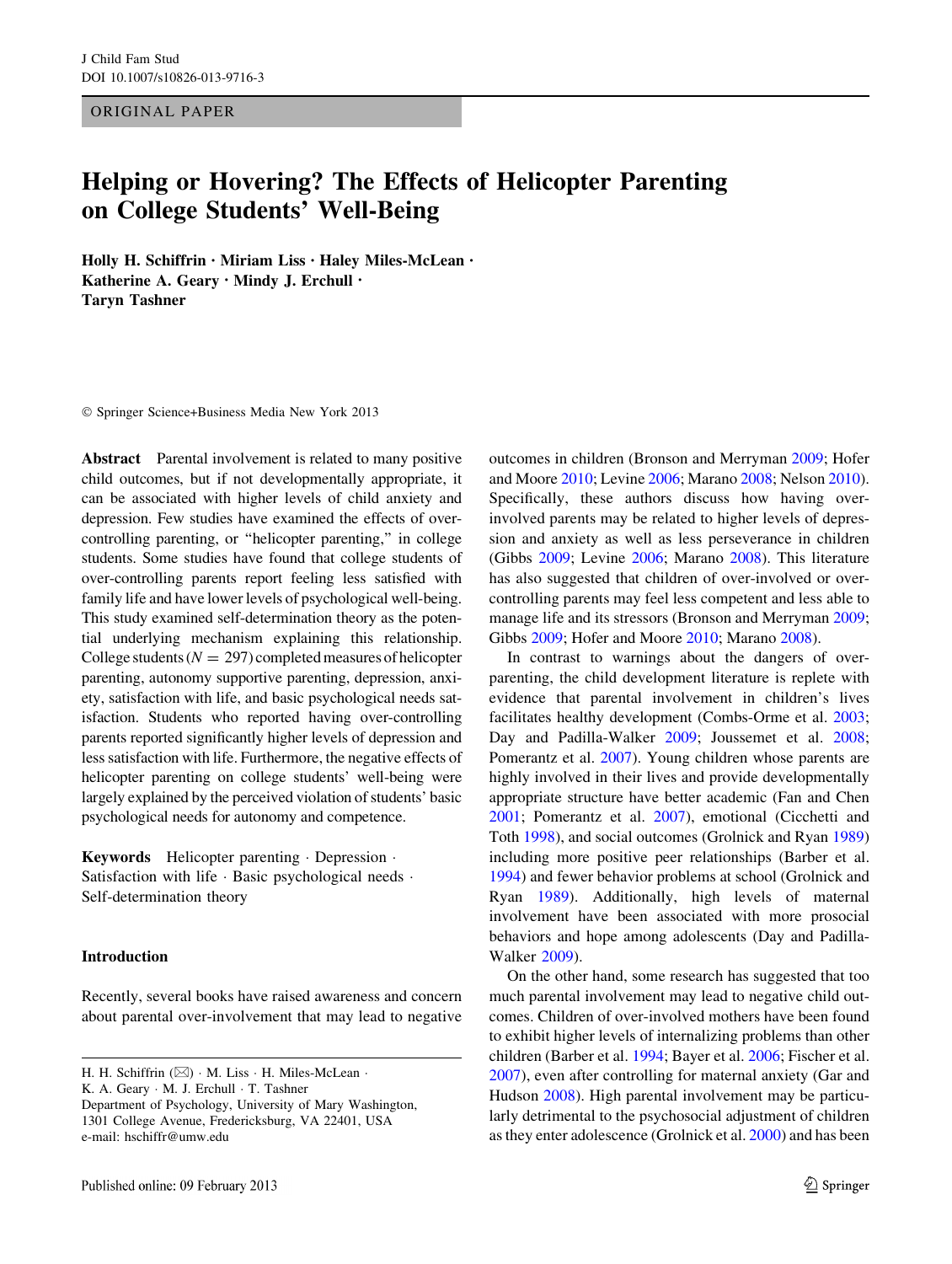linked to externalizing problems, such as "acting out" at school (Grolnick et al. [2000\)](#page-8-0).

Ultimately, it is likely that the type, rather than the amount, of parental involvement is crucial in determining child outcomes. Although good behavioral control is generally associated with positive child outcomes (Barber et al. [1994](#page-8-0)), psychological control (e.g., inducing guilt or withholding love) may be particularly damaging (Aunola and Nurmi [2005;](#page-8-0) Barber et al. [1994](#page-8-0); De Kemp et al. [2006](#page-8-0)). Psychological control has been associated with externalizing problems in young children (Aunola and Nurmi [2005\)](#page-8-0) as well as internalizing problems such as depression and anxiety among adolescents (Barber et al. [1994](#page-8-0)).

In contrast to control, parenting that is supportive of a child's autonomy may be particularly beneficial to children (Grolnick and Ryan [1989](#page-8-0); Kenney-Benson and Pomerantz [2005\)](#page-8-0). Autonomy supportive parents allow children to take an active role in solving their own problems (Grolnick et al. [1991\)](#page-8-0). Research has demonstrated that autonomy supportive parenting leads to better social and emotional adjustment in children, including less anxiety, less depression, and fewer behavior problems (Grolnick and Ryan [1989](#page-8-0); Kenney-Benson and Pomerantz [2005](#page-8-0)). Autonomy supportive parenting may benefit children's well-being by fostering a sense of autonomy, which is considered one of the basic psychological needs according to Deci and Ryan's self-determination theory (Deci and Ryan [2008;](#page-8-0) Ryan and Deci [2000](#page-9-0); Soenens et al. [2007\)](#page-9-0).

### Helicopter Parenting

Children's need for autonomy increases over time as they strive to become independent young adults. Parents should adjust their level of involvement and control to their child's developmental level (Erikson [1968;](#page-8-0) Kins et al. [2009](#page-8-0); Luyckx et al. [2009](#page-8-0); Soenens et al. [2007](#page-9-0)). There is a growing concern among college administrators that parents do not make this adjustment and attempt to control their college-aged children; for example, some parents speak to college administrators on behalf of their adult children (Hunt [2008;](#page-8-0) Somers and Settle [2010\)](#page-9-0). This phenomenon has been referred to as "helicopter parenting" (Cline and Fay [1990\)](#page-8-0) and has been assumed to be detrimental to college students (Hofer and Moore [2010\)](#page-8-0). Nevertheless, there has been very little research done to objectively measure the effects of helicopter parenting on college students, so its impact is unclear. Some studies have found that college-aged students who reported having highly involved parents were more engaged in and satisfied with college, but had lower grades than those with less involved parents (Shoup et al. [2009\)](#page-9-0). In addition, college students with highly involved parents reported greater personal competence and increased personal and social development (Shoup et al. [2009](#page-9-0)) as well as better satisfaction with life and psychological adjustment (Fingerman et al. [2012](#page-8-0)). However, these studies did not differentiate between the amount of parental involvement and the type of involvement (i.e., controlling versus autonomy supportive).

Three recent studies specifically examined helicopter parenting and found that it was related to several negative outcomes in college students (LeMoyne and Buchanan [2011](#page-8-0); Padilla-Walker and Nelson [2012](#page-8-0); Segrin et al. [2012](#page-9-0)). College students who reported that their parents were over-involved and controlling in their lives had lower psychological well-being and were more likely to take medications for depression and anxiety (LeMoyne and Buchanan [2011](#page-8-0)). Another study found that parents of college students who reported that they were overly involved in their children's lives had children with lower levels of satisfaction with their family life (Segrin et al. [2012](#page-9-0)). In contrast, Padilla-Walker and Nelson [\(2012](#page-8-0)) found that when children reported that their parents engaged in helicopter parenting, they described their parents as involved and emotionally supportive; although, they also felt that their parents did not grant them sufficient autonomy support.

# Self-Determination Theory

It has been suggested that the most parsimonious explanation for why psychologically controlling parenting leads to negative outcomes is that this type of parenting may violate the basic psychological needs conceptualized through selfdetermination theory (Deci and Ryan [2008](#page-8-0); Ryan and Deci [2000;](#page-9-0) Soenens and Vansteenkiste [2010\)](#page-9-0). Self-determination theory outlines three needs that are innate in all human beings and are necessary for healthy development and functioning (Deci and Ryan [2008](#page-8-0); Ryan and Deci [2000](#page-9-0)). The first and most important component of self-determination theory is the basic need for autonomy, or feeling free to make one's own choices (Deci and Ryan [2008\)](#page-8-0). The second component is the basic need for competence, or feeling confident in one's abilities and accomplishments (Deci and Ryan [2008](#page-8-0)). The third component, relatedness, involves feeling that one is part of genuinely caring relationships (Deci and Ryan [2008](#page-8-0)). When these basic psychological needs are met, a person experiences greater life satisfaction (Meyer et al. [2007\)](#page-8-0) and lower levels of depression (Wei et al. [2005](#page-9-0)). If parents are over-controlling, it may reduce their child's sense of autonomy and competence and undermine their relationship with their child.

#### The Present Study

The primary goal of this study was to examine how parenting behaviors (i.e., helicopter versus autonomy supportive)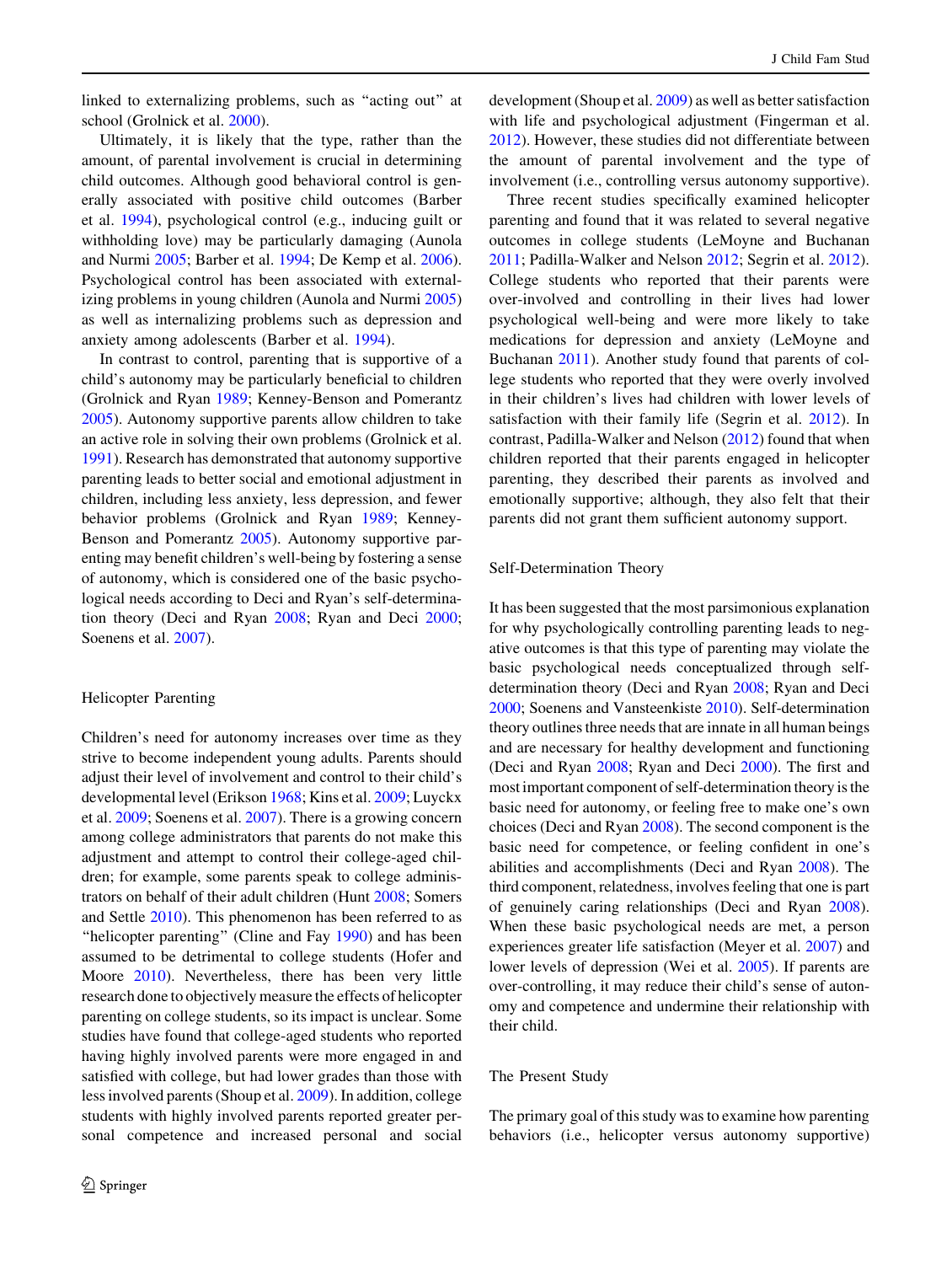<span id="page-2-0"></span>affect the psychological well-being of children through their impact on the self-determination of college students. Given that the studies of helicopter parenting reviewed previously were not published when this project commenced, we developed a new measure of helicopter and autonomy supportive parenting behaviors relevant to college students. As a first step, we examined whether helicopter and autonomy supportive parenting behaviors were related to mental health outcomes. We hypothesized that college students' perceptions of their parents engaging in helicopter parenting behaviors would be related to higher levels of depression and anxiety (LeMoyne and Buchanan [2011\)](#page-8-0) as well as decreased satisfaction with life (Segrin et al. [2012](#page-9-0)). Prior research on self-determination theory has found that decreased autonomy, competence, and relatedness are associated with similar outcomes including decreased well-being (Wei et al. [2005\)](#page-9-0) and satisfaction with life (Meyer et al. [2007\)](#page-8-0). Therefore, we hypothesized that the relationship between parenting behaviors and psychological outcomes would be best understood through a model in which helicopter parenting would interfere with the basic psychological needs of autonomy, competence, and relatedness, which would adversely affect the mental health outcomes of college students (see Fig. 1). In contrast to helicopter parenting, we hypothesized that autonomy supportive parenting would increase well-being and satisfaction with life (Grolnick and Ryan [1989;](#page-8-0) Kenney-Benson and Pomerantz [2005](#page-8-0)) by enhancing a sense of autonomy, relatedness, and competence (Soenens and Vansteenkiste [2010\)](#page-9-0).



Fig. 1 Results from the test of the hypothesized path model,  $\chi^2(6) = 12.62, p = .05; CFI = .99; RMSEA = .06; SRMR = .02.$ Standardized path coefficients are reported. Residuals among the BNSG-S variables and the outcome variables were allowed to correlate.  $*_{p}$  < .05,  $*_{p}$  < .01,  $*_{p}$ , < .001

### Method

#### Participants

The present study surveyed 297 college undergraduates in a public liberal arts college in the Mid-Atlantic region of the United States. Our participants included 12 % men and 88 % women between the ages of 18 and 23,  $(M = 19.34,$  $SD = 1.27$ . The majority of participants identified themselves as White (84.8 %), followed by 4.1 % Black, 3.8 % Asian or Pacific Islander, and 7.1 % who identified as "other." Additionally, some undergraduates (4.4 %) indicated that they were also of Spanish or Hispanic origin. Most of the sample consisted of first year undergraduates  $(51.2 \%)$ , and also included 13.1 % second years, 20.2 % third years, 13.5 % fourth years, and 2 % fifth year or more.

#### Procedure

Most participants were recruited from the General Psychology participant pool at the university and received course credit for their participation. These students completed an online survey in a group setting at the university computer lab with a researcher present. Other undergraduates were recruited from upper level psychology classes and completed the survey on their own as one option for earning extra credit in their class. Additional participants were recruited through snowball sampling from a link to the survey posted on a social networking site. In all cases, it was specified that participants must be current college students and be able to answer questions about their mothers' current parenting behaviors.

### Materials

# Helicopter Parenting and Autonomy Supportive Behaviors

The researchers consulted relevant books to generate 20 behaviors that have been associated with helicopter parenting in the literature (Bronson and Merryman [2009](#page-8-0); Hofer and Moore [2010;](#page-8-0) Hunt [2008](#page-8-0); Levine [2006;](#page-8-0) Marano [2008](#page-8-0); Somers and Settle [2010](#page-9-0)). An additional seven items assessing behaviors associated with autonomy supportive parenting were generated to contrast controlling behaviors from these books, and also were based on reports of autonomy supportive behaviors in the literature (Pomerantz et al. [2007](#page-8-0)). In this questionnaire, students rated the extent to which they agreed with the statements on a scale from 1 (strongly disagree) to 7 (strongly agree) concerning their mother's parenting behaviors. Helicopter parenting behavior statements (e.g., ''My mother regularly wants me to call or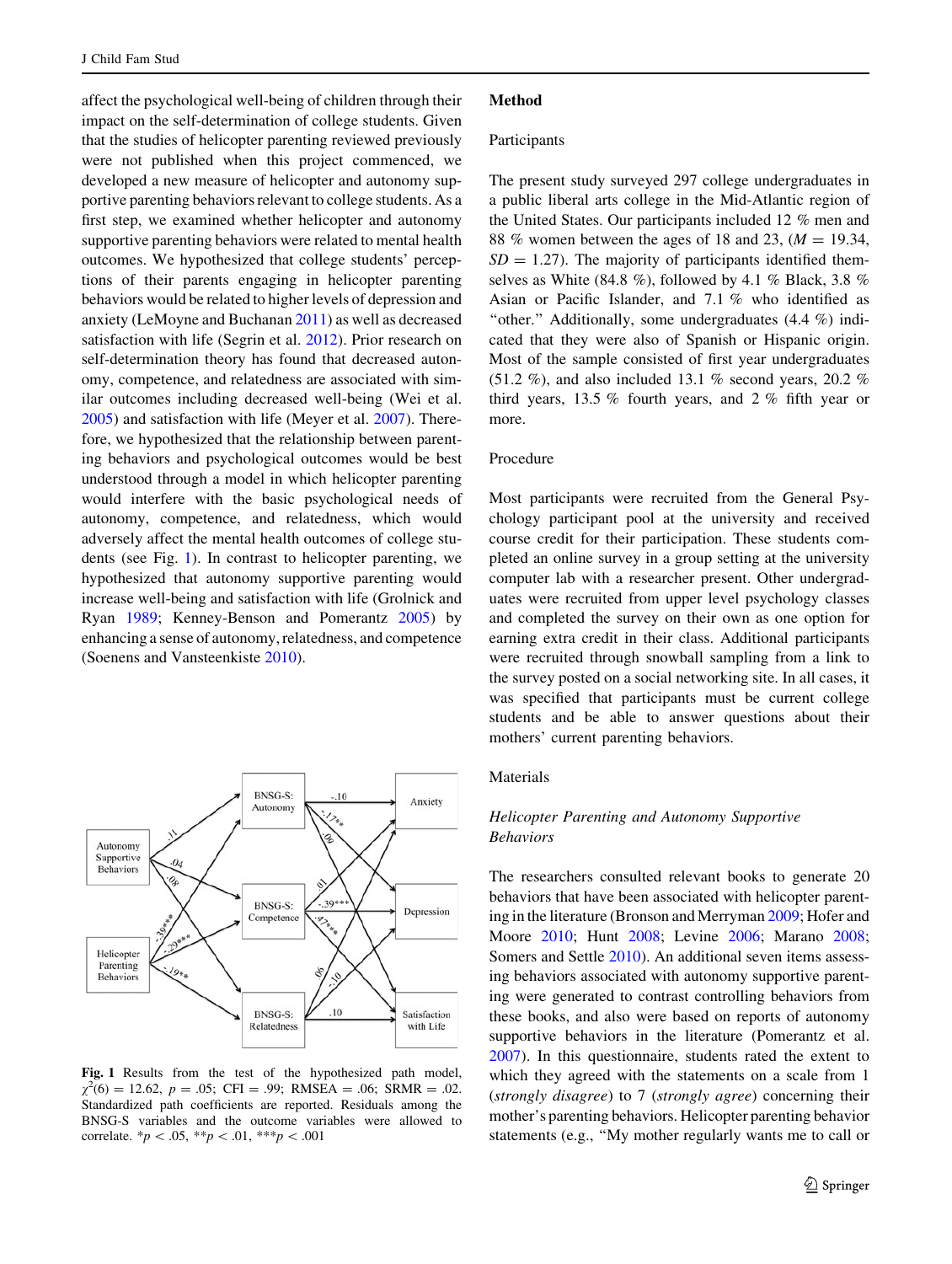text her to let her know where I am'') and autonomy supportive statements (e.g., ''My mother encourages me to keep a budget and manage my own finances'') were intermixed randomly in this questionnaire (see [Appendix](#page-7-0)). We chose to specifically measure perceptions of mothers' behaviors because it is the mother that has been discussed as the parent most likely to be overly involved in their adult child's life (Bronson and Merryman [2009](#page-8-0); Hofer and Moore [2010;](#page-8-0) Hunt [2008;](#page-8-0) Levine [2006](#page-8-0); Marano [2008](#page-8-0); Somers and Settle [2010](#page-9-0)).

### Basic Needs Satisfaction in General Scale (BNSG-S)

The 21-item BNSG-S was used to measure students' perceptions of their autonomy, competence, and relatedness (Deci and Ryan n.d.). Students were asked to read statements and indicate how much a statement described them on a scale from 1 (not at all) to 7 (very true). This measure contains three subscales: Autonomy (e.g., ''I feel like I am free to decide for myself how to live my life''), Competence (e.g., ''Most days I feel a sense of accomplishment from what I do''), and Relatedness (e.g., ''I get along with people I come into contact with'') (Deci and Ryan n.d.; Johnston and Finney [2010](#page-8-0)). As reported by Johnston and Finney ([2010\)](#page-8-0), the internal consistencies of the subscales are as follows: Autonomy ( $\alpha = .61-.81$ ), Competence  $(\alpha = .60-.86)$ , and Relatedness  $(\alpha = .61-.90)$ . In our sample, Cronbach's alphas were .70 for Autonomy, .65 for Competence, and .79 for Relatedness.

### Satisfaction with Life Scale (SWLS)

In order to measure participants' overall life satisfaction, students completed the SWLS (Diener et al. [1985](#page-8-0)). This scale consists of five statements of satisfaction, such as, "The conditions of my life are excellent," on a scale of 1 (not at all true) to 7 (absolutely true). The SWLS has been found to have an internal reliability of .87 (Pavot and Diener [1993\)](#page-8-0). In the present sample, Cronbach's alpha was .86.

# Center for Epidemiologic Studies Depression Scale (CES-D)

Students completed the 20-item CES-D, which assesses depressive symptoms in non-clinical populations (Radloff [1977\)](#page-8-0). Students were asked to read several statements associated with depression (e.g., ''I felt hopeless about the future'') and rate how frequently they have felt these depressive symptoms over the past week on a scale from 0 (rarely or none of the time,  $\langle 1 \rangle$  day) to 3 (most or all of the time, 5–7 days). The Cronbach's alpha for this measure was .85 in the original investigation (Radloff [1977](#page-8-0)). In this sample, the Cronbach's alpha was .94.

Anxiety Subscale of the Hospital Anxiety and Depression scale (HAD)

The seven-item anxiety subscale of the HAD scale was used to measure a general state of anxiety experienced by students (Zigmond and Snaith [1983](#page-9-0)). They rated how often a statement characterized them, such as ''Worrying thoughts go through my mind,'' on a scale from 0 (very often) to 3 (not at all). The reported Cronbach's alpha for the anxiety subscale has been reported as .83 (Zigmond and Snaith [1983](#page-9-0)). In the current sample, Cronbach's alpha for the Anxiety subscale was also .83.

# Results

An exploratory factor analysis (EFA) was conducted using principal components analysis with varimax rotation to test the factor structure of the 27-item measure of helicopter parenting and autonomy supportive behaviors. This solution produced seven factors with eigenvalues over one, but examination of the scree plot indicated that a two factor solution would be most appropriate. We conducted a second EFA forcing a two-factor solution consistent with the conceptualization of the measure. We retained items that had primary factor loadings above .50 and no cross-loadings greater than or equal to .32 based on recommendations for best practices in exploratory factor analysis (Costell and Osborne [2005;](#page-8-0) Tabachnick and Fidell [2007\)](#page-9-0). The first factor (eigenvalue  $= 5.61$ ), Helicopter Parenting Behaviors, accounted for 20.77 % of the variance and was comprised of nine items. The second factor (eigenvalue  $= 2.63$ ), Autonomy Supportive Parenting Behaviors, had six items and accounted for 9.73 % of the variance. Factor loadings and cross-loadings for each item are presented in Table [1](#page-4-0).

The nine items loading on the first factor, Helicopter Parenting Behaviors, had acceptable internal consistency with a Cronbach's alpha of .77. The average score was 2.00  $(SD = 0.79)$ , and scores ranged from 1 to 5.44. Cronbach's alpha for the six items loading on factor two, Autonomy Supportive Parenting Behaviors, was .71 with scores ranging from 1 to 6 ( $M = 4.46$ ,  $SD = 0.98$ ). All items were measured on a six-point scale with higher scores indicating more agreement. The distribution of responses on both scales appeared to be normal based on skewness and kurtosis values.

The means, standard deviations, and ranges for participants' scores for all measures can be found in Table [2.](#page-4-0) Participants reported moderate levels of depression and anxiety. A little over a third  $(42.6\%)$  of the participants indicated having mild to significant depressive symptoms on the CES-D as indicated by a score of 16 or above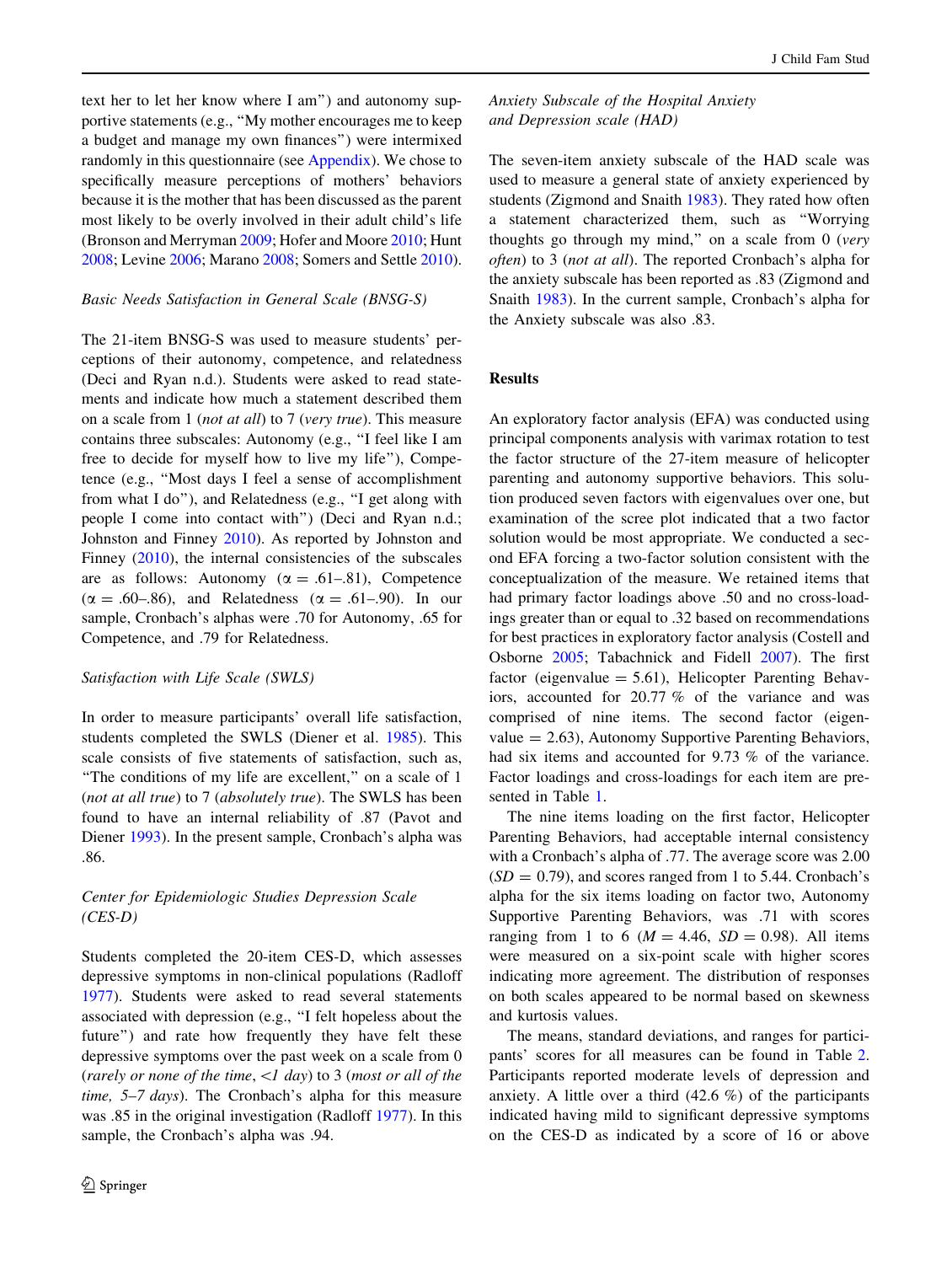### <span id="page-4-0"></span>Table 1 Factor loadings for EFA for the helicopter parenting and autonomy supportive behaviors

| Item                                                                                                                      | Factor 1 | Factor 2 |
|---------------------------------------------------------------------------------------------------------------------------|----------|----------|
| My mother monitors who I spend time with                                                                                  | .71      | $-.03$   |
| My mother calls me to track my schoolwork (i.e. how I'm doing in school, what my grades are like, etc.)                   | .62      | .23      |
| My mother regularly wants me to call or text her to let her know where I am                                               | .57      | .18      |
| If I am having an issue with my roommate, my mother would try to intervene                                                | .57      | $-.09$   |
| My mother had/will have a say in what major I chose/will choose                                                           | .57      | .14      |
| My mother monitors my exercise schedule                                                                                   | .56      | .07      |
| My mother monitors my diet                                                                                                | .55      | $-.02$   |
| If I were to receive a low grade that I felt was unfair, my mother would call the professor                               | .53      | .05      |
| When I am home with my mother, I have a curfew (a certain time that I must be home by every night)                        | .50      | .05      |
| My mother would be upset if I got a piercing or tattoo                                                                    | .49      | .04      |
| My mother helps me register for college classes                                                                           | .48      | .22      |
| My mother visits me at college more often than I would like                                                               | .46      | $-.14$   |
| My mother accompanies me to doctor or dentist appointments                                                                | .44      | .24      |
| My mother had a large influence on where I chose to college                                                               | .42      | .18      |
| My mother manages my bank account                                                                                         | .42      | .27      |
| If I don't promptly respond to a call or text from my mother, she worries about my well-being                             | .40      | .11      |
| My mother created a Facebook account mainly to stay up to date with my life                                               | .39      | .04      |
| My mother cleans my dorm room (or apartment) when she visits                                                              | .39      | $-.09$   |
| My mother does my laundry when I come home                                                                                | .38      | .12      |
| My mother takes care of basic maintenance of my car (car wash, oil change, tire rotation, annual inspections, etc.)       | .36      | .30      |
| My mother encourages me to make my own decisions and take the responsibility for the choices I have made                  | $-.18$   | .73      |
| My mother encourages me to keep a budget and manage my own finances                                                       | .02      | .63      |
| My mother encourages me to choose my own classes                                                                          | $-.29$   | .62      |
| My mother encourages me to deal with any interpersonal problems between myself and my roommate<br>or my friends on my own | .09      | .58      |
| My mother encourages me to discuss any academic problems I am having with my professor                                    | .30      | .57      |
| My mother has given me tips on how to shop for groceries economically                                                     | .26      | .54      |
| My mother has instructed me on how to properly care for a car                                                             | .14      | .49      |

Bolded items were retained in the final measures

Table 2 Means, SD, and ranges for measured variables

| <b>Measures</b>        | M(SD)         | Possible range | Actual range   |  |
|------------------------|---------------|----------------|----------------|--|
| Helicopter parenting   | 2.00(0.79)    | $1.00 - 6.00$  | $1.00 - 5.44$  |  |
| Autonomy support       | 4.46 (0.98)   | $1.00 - 6.00$  | $1.00 - 6.00$  |  |
| Depression             | 16.48 (12.45) | $0.00 - 60.00$ | $0.00 - 56.00$ |  |
| Anxiety                | 10.57 (3.93)  | $0.00 - 21.00$ | $2.00 - 21.00$ |  |
| Satisfaction with life | 23.77 (6.69)  | 5.00 - 35.00   | $5.00 - 35.00$ |  |
| BNSG-S autonomy        | 5.09 (0.89)   | $1.00 - 7.00$  | $1.43 - 7.00$  |  |
| BNSG-S competence      | 5.07 (0.98)   | $1.00 - 7.00$  | $2.20 - 7.00$  |  |
| BNSG-S relatedness     | 5.61(0.86)    | $1.00 - 7.00$  | $2.25 - 7.00$  |  |

(Radloff [1977](#page-8-0)). Correlations among measured variables can be found in Table [3](#page-5-0). Helicopter parenting behaviors were positively correlated with autonomy supportive behaviors and depression. They were negatively correlated with all three subscales of the BNSG-S, such that reporting more helicopter parenting behaviors was related to lower levels of autonomy, competence, and relatedness. Autonomy supportive behaviors did not have a significant relationship with any of the BNSG-S subscales or predicted outcomes.

Path analysis using maximum likelihood estimation using M-plus version 6.12 (Muthén and Muthén [1998](#page-8-0)– 2010) was employed to test our hypothesis that parenting behaviors would be indirectly related to college students' mental health outcomes through their impact on students' basic psychological needs (see Fig. [1\)](#page-2-0). In this model, autonomy supportive behaviors and helicopter parenting behaviors led to autonomy, competence, and relatedness as assessed by the BNSG-S, which, in turn, led to the outcomes of anxiety, depression, and life satisfaction. The residuals of the three subscales of the BNSG-S were allowed to correlate as they are theoretically interrelated (Ryan and Deci [2000](#page-9-0)) as were the residuals of the three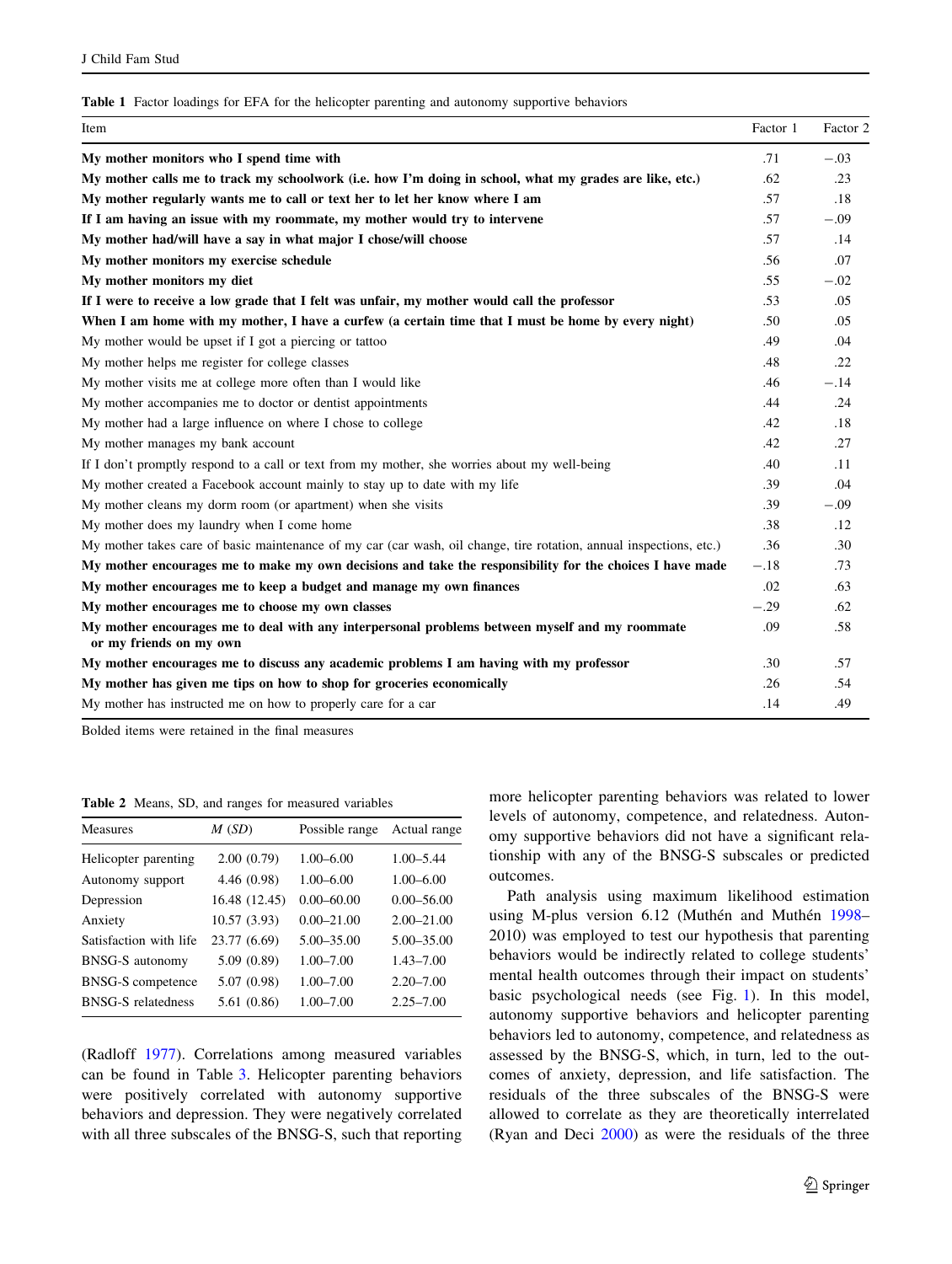|                           |           | $\mathfrak{D}$ | 3         | 4      | 5        | 6        | $\mathcal{I}$ | 8 |
|---------------------------|-----------|----------------|-----------|--------|----------|----------|---------------|---|
| 1. Helicopter Behaviors   |           |                |           |        |          |          |               |   |
| 2. Autonomy Support       | $20***$   | -              |           |        |          |          |               |   |
| 3. Depression             | $.27***$  | .06            |           |        |          |          |               |   |
| 4. Anxiety                | .04       | .07            | .11       |        |          |          |               |   |
| 5. Satisfaction with Life | $-.19***$ | $.10\,$        | $-.48***$ | $-.08$ |          |          |               |   |
| 6. BNSG-S Autonomy        | $-.37***$ | .02            | $-.49***$ | $-.07$ | $.46***$ |          |               |   |
| 7. BNSG-S<br>Competence   | $-.29***$ | $-.02$         | $-.56***$ | $-.03$ | .59***   | $.67***$ |               |   |
| 8. BNSG-S Relatedness     | $-.17**$  | .04            | $-.41***$ | .01    | $.42***$ | $.56***$ | $.55***$      |   |

<span id="page-5-0"></span>Table 3 Summary of bivariate correlations among measured variables

 $n = 292; * p < .05; ** p < .01; ** p < .001$ 

outcome variables. The model was a good fit to the data,  $\chi^2(6) = 12.62$ ,  $p = .05$ ; CFI = .99; RMSEA = .06;  $SRMR = .02$ , but none of the paths from autonomy supportive behaviors nor the paths to anxiety were significant.

Favoring parsimony, we tested a simplified model where autonomy supportive behaviors and anxiety were removed from the model (see Fig. 2). This model also demonstrated good fit to the data,  $\chi^2(2) = 3.79$ ,  $p = .15$ ; CFI = 1.00; RMSEA =  $.06$ ; SRMR =  $.02$ . Helicopter parenting was related to lower feelings of autonomy, competence, and relatedness. A lower sense of autonomy and competence was related to depression. Life satisfaction was only predicted by having a higher level of competence. Once again, the residuals of the BNSG-S subscales were allowed to correlate, and autonomy was positively correlated with both competence  $(r = .63, p < .001)$  and relatedness  $(r = .54,$  $p$  < .001), and competence was also positively correlated with relatedness ( $r = .53$ ,  $p < .001$ ). We also allowed the residuals of the two outcomes (i.e., depression and life



Fig. 2 Results from the test of the simplified path model,  $\chi^2(2) = 3.79$ ,  $p = .15$ ; CFI = 1.00; RMSEA = .06; SRMR = .02. Standardized path coefficients are reported. Residuals among the BNSG-S variables and the outcome variables were allowed to correlate.  $* p < 0.05, ** p < 0.01, ** p < 0.001$ 

satisfaction) to correlate  $(r = -.19, p = .001)$ . We also tested the indirect effects of helicopter parenting behaviors on the outcomes of depression and life satisfaction. Helicopter parenting had significant indirect effects on depression through both autonomy ( $z = 2.45$ ,  $p = .01$ ) and competence ( $z = 3.94$ ,  $p < .001$ ). It also had a significant indirect effect on life satisfaction though competence  $(z =$  $-4.29, p \lt .001$ .

# **Discussion**

The purpose of this study was to gain further insight into the underlying mechanisms that explain the relationship between helicopter and autonomy supportive parenting and the psychological outcomes of college students. We created a measure of helicopter parenting based on behaviors identified by college administrators as overly involved and inappropriate for the parents of college-aged students (Hofer and Moore [2010;](#page-8-0) Hunt [2008](#page-8-0); Somers and Settle [2010](#page-9-0)). Our measure focused on student report of parental actions that either were designed to control their collegeaged children's behaviors (e.g., My mother monitors who I spend time with) or act on their behalf (e.g., If I were to receive a low grade that I felt was unfair, my mother would call the professor). Thus, our measure of helicopter parenting behaviors appears to reliably capture the construct of behavioral control from the literature.

Prior research has suggested that behavioral control can be associated with positive outcomes (e.g., fewer externalizing behaviors), while psychological control is associated with negative outcomes (e.g., anxiety and depression) in young children (Barber et al. [1994](#page-8-0); Soenens and Vansteenkiste [2010](#page-9-0)). However, the level of behavioral control reflected in our measure of helicopter behaviors may not be developmentally appropriate for college-aged students. Furthermore, Soenens and Vansteenkiste [\(2010](#page-9-0)) suggested that some types of behavioral control (e.g., household rules that are too strict for a child's age) can be experienced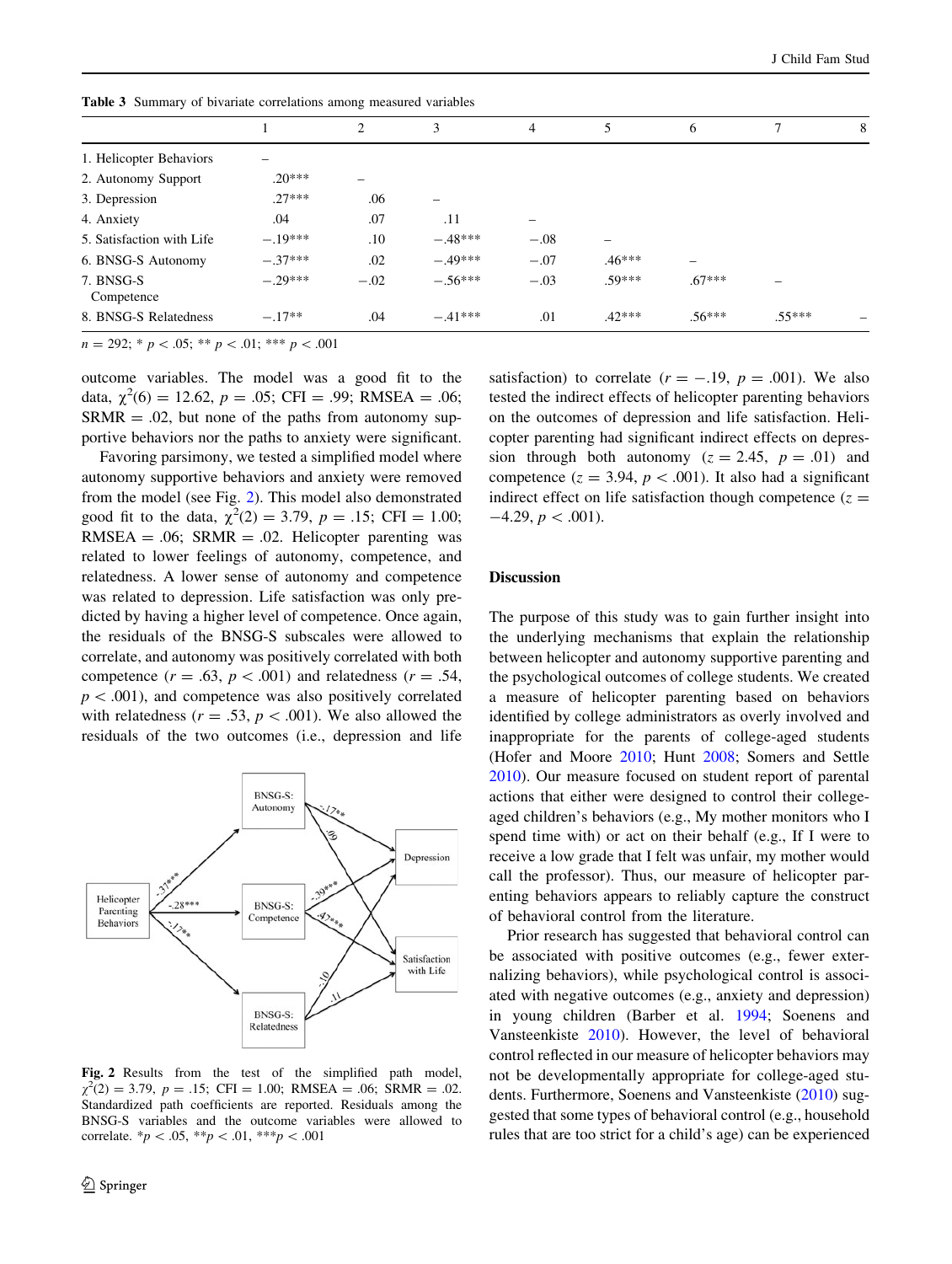as psychologically controlling (e.g., child feels guilty for disappointing the parent). Thus, the negative effects associated with psychological control may also be found in association with developmentally inappropriate behavioral control (Soenens and Vansteenkiste [2010](#page-9-0)).

Consistent with this idea, our data suggest that an inappropriate level of parental behavioral control is associated with negative child outcomes. Specifically, we found that helicopter parenting behaviors were related to higher levels of depression and decreased satisfaction with life. Our results extend previous research that found increased use of prescription drugs for depression among college students who reported helicopter parenting (LeMoyne and Buchanan [2011\)](#page-8-0). In contrast to the results from the LeMoyne and Buchanan ([2011\)](#page-8-0) study, we did not find a relationship between helicopter behaviors and increased anxiety.

Our items measuring autonomy supportive parenting were not related to the basic nutriments of self-determination theory or any of the outcome measures. However, they were positively correlated with the helicopter parenting behavior measure. Soenens and Vansteenkiste ([2010\)](#page-9-0) suggest that there may be an orthogonal relationship between the dimensions of independence/dependence and autonomy/ control. In other words, behaviors that encourage independence may or may not be perceived as encouraging autonomy (i.e., volitional choice). The subtle differences between promoting independence and promoting autonomy are complex. It is possible for parents who intend to promote autonomy to actually be forcing their child toward independence when the child desires more guidance and support. Furthermore, parents who attempt to promote independence, but do so in a controlling manner, might be perceived as nagging. For example, one of our autonomy support items involves parents encouraging students to discuss academic problems with their professor. While this response grants students more independence than if the parent called the professor, it might be perceived as unsupportive or even controlling (i.e., telling the child what to do). This could actually decrease a personal sense of autonomy according to self-determination theory (Soenens and Vansteenkiste [2010\)](#page-9-0). Although our measure was intended to assess autonomy support, students may have interpreted their parents' behaviors as promoting independence rather than autonomy per se. Future research should take into account the fact that independence/dependence may be a separate dimension from autonomy/control and develop items to reflect both dimensions.

While our overall hypothesized model did provide good fit to the data, at a core level, we only received partial support for this model as neither paths from autonomy supportive behaviors nor paths to anxiety were statistically significant. However, our hypothesis that the relationship between helicopter parenting behavior and psychological outcomes

would best be explained as indirect effects of the violation of the basic needs of autonomy, competence, and relatedness was supported by tests of both the initial hypothesized model as well as the simplified model with autonomy supportive behaviors and anxiety removed. Helicopter behaviors were associated with lower levels of perceived autonomy, competence, and relatedness. Lower levels of competence were related to higher levels of depression and lower levels of satisfaction with life. Additionally, lower perceived autonomy was associated with more depression. More specifically, helicopter behaviors were shown to have significant indirect effects on both depression and life satisfaction through competence as well as an indirect effect on depression through autonomy. These data support the contention of Soenens and Vansteenkiste ([2010\)](#page-9-0) that the basic nutriments of self-determination theory can explain the detrimental effects of parental control on well-being.

Students who feel as if they are being ''helicoptered'' also feel that their basic psychological needs are not being met. When parents engage in controlling behaviors, students' sense of personal autonomy may be diminished. Feeling a lack of volition and control can lead to depression (Deci and Ryan [2008;](#page-8-0) Ryan and Deci [2000](#page-9-0)). Helicopter parenting behaviors may also interfere with feeling a sense of competence because such parental actions can convey the message that parents do not have faith in their child's abilities. Furthermore, when parents solve problems for their children, then children may not develop the confidence and competence to solve their own problems. For example, parents who call their college student's professor send a (likely unintentional) message that they do not believe their child can handle the issue on his/her own. Our data suggest that a sense of competence may be the basic nutriment most essential to well-being.

Relatedness, although not associated with negative psychological outcomes in the model, was found to be lower in individuals who reported having parents who practiced helicopter behaviors. This finding is interesting because helicopter parents are, by their very nature, intensely involved in the lives of their children. Involvement seems, intuitively, as if it would enhance relatedness, and some research has found that helicopter parenting is associated with the perception that parents provide guidance and emotional support (Padilla-Walker and Nelson [2012](#page-8-0)). However, our data were consistent with Segrin et al. [\(2012](#page-9-0)) who found that ''over-parenting'' was related to decreased satisfaction with family life. Intense and intrusive involvement that strips students' sense of autonomy and feelings of competence may lead them to become more psychologically distant from their parents.

Although competence was the variable that was most strongly related to mental health, it should be noted that our measure of perceived competence had a minimally acceptable reliability (DeVellis [1991](#page-8-0)). Low reliability typically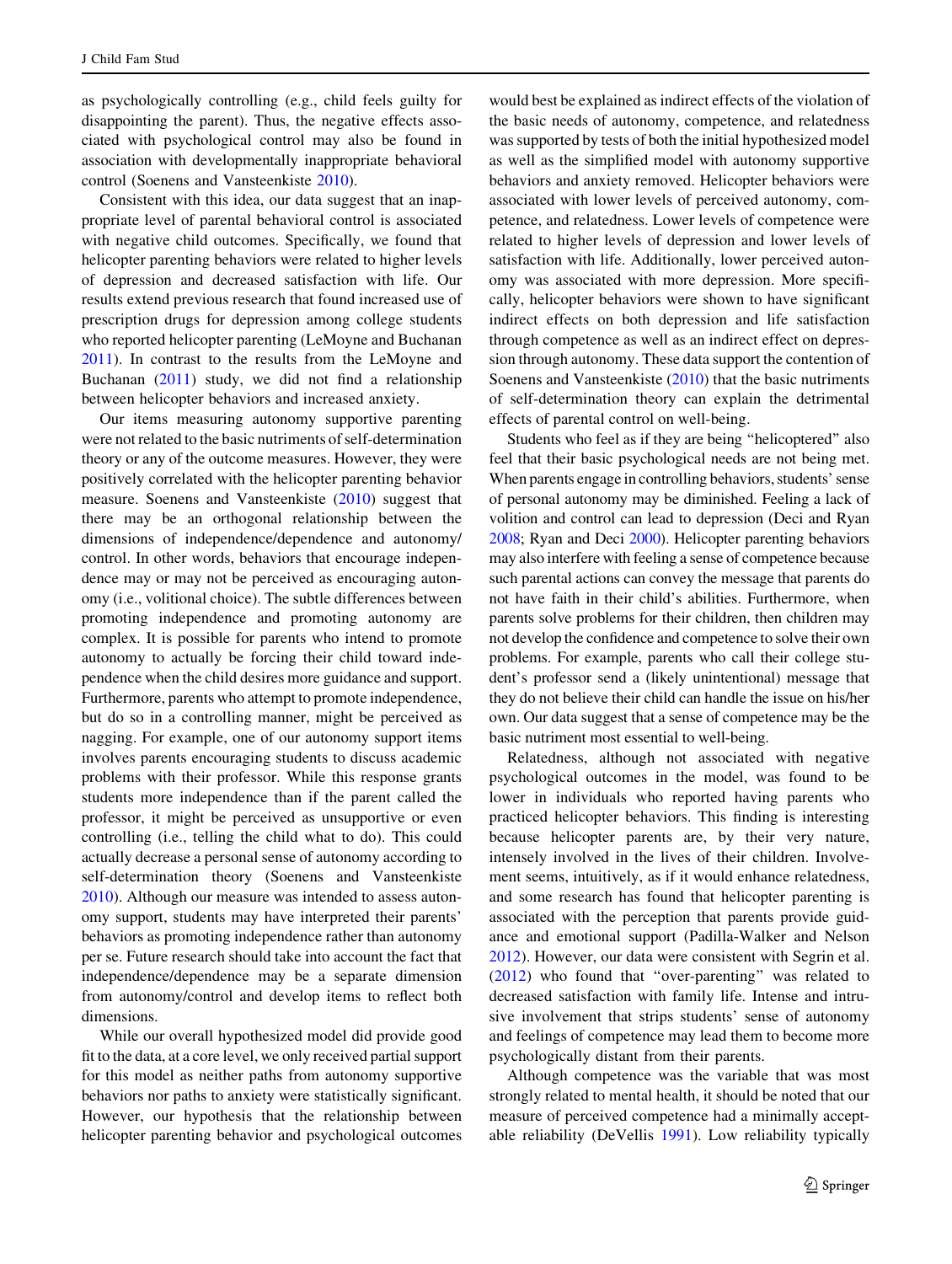<span id="page-7-0"></span>attenuates relationships, so the fact that strong relationships were found despite the low reliability can be taken as an indication of the importance of competence in predicting well-being (Cohen et al. [2003](#page-8-0); Zuckerman et al. [1993](#page-9-0)). Nevertheless, it may be that the construct of competence is more multifaceted than has been previously understood, and future research should attempt to find ways to measure it more reliably.

The generalizability of the results is limited by the relative homogeneity of the sample. Although helicopter parenting has primarily been described as a phenomenon in relation to middle- to upper-middle class populations similar to this sample (Nelson [2010\)](#page-8-0), the ways in which helicopter parenting behaviors are manifested and perceived in economically and ethnically diverse populations are not fully understood and deserve further research. In addition, our study focused on perceptions of helicopter parenting among the mothers of primarily, female college students. Thus, the generalizability of these data may be more applicable to mother-daughter dyads. The ways in which fathers may be perceived as engaging in these behaviors and their impact on college students should be further investigated. The items in our measure could easily be adjusted as ask about their fathers. Future research should also attempt to recruit more male participants so that the effects of helicopter parenting on sons are better understood.

Our measure has similarities to recently published measures of helicopter parenting (LeMoyne and Buchanan [2011;](#page-8-0) Padilla-Walker and Nelson [2012\)](#page-8-0). Therefore, future research may wish to use these measures in tandem to determine which items best form a coherent measure and predict relevant outcomes. It would also be informative to compare student report to parent report of helicopter parenting behaviors. Student perceptions may or may not reflect parental perceptions; although our data suggest that student experience of helicopter parenting is an important predictor of their mental health outcomes.

It also should be noted that our data were cross-sectional. Although in our model depression and decreased well-being were conceptualized as outcomes of helicopter parenting, it is also possible that when parents perceive their child as depressed, they may be more likely to ''hover.'' Longitudinal research would best untangle the causal direction and interactive nature of these variables. Finally, the effects of parental over-involvement on the mental health of the parent is also worthy of further investigation given that parents who perceive their children as needing too much support have been found to have lower satisfaction with life (Fingerman et al. [2012](#page-8-0)).

Helicopter parenting is a highly involved, intensive, and 'hands-on' method of parenting that has been implicated by many as leading to negative outcomes (Bronson and Merryman [2009;](#page-8-0) Gibbs [2009;](#page-8-0) Hofer and Moore [2010](#page-8-0); Levine [2006;](#page-8-0) Marano [2008](#page-8-0)). Research from the present study indicates that helicopter parenting is predictive of increased levels of depression and decreased satisfaction with life and that this relationship is best explained by reduced autonomy and competence. Our research suggests that parents need to be careful because involvement that they intend to be supportive could actually be perceived as controlling and undermining by their children. The ability to assess a child's needs and respond accordingly is a key predictor of child outcomes in the developmental literature (Barber et al. [1994](#page-8-0); Grolnick and Ryan [1989;](#page-8-0) Pomerantz et al. [2007](#page-8-0)). It appears that they continue to be critical parenting skills of college-aged students. Parents might be aided by keeping in mind how developmentally appropriate their involvement is and to adjust it when their children feel that the parent is hovering too closely.

# Appendix: Helicopter Parenting Behaviors

Please answer the following questions thinking about your mother on a scale from 1 (*strongly disagree*) to 6 (*strongly* agree).

- 1. My mother had/will have a say in what major I chose/will choose
- 2. My mother encourages me to discuss any academic problems I am having with my professor
- 3. My mother monitors my exercise schedule
- 4. When I am home with my mother, I have a curfew (a certain time that I must be home by every night)
- 5. My mother has given me tips on how to shop for groceries economically
- 6. My mother encourages me to make my own decisions and take the responsibility for the choices I have made
- 7. My mother regularly wants me to call or text her to let her know where I am
- 8. My mother encourages me to deal with any interpersonal problems between myself and my roommate or my friends on my own
- 9. If I were to receive a low grade that I felt was unfair, my mother would call the professor
- 10. My mother monitors my diet
- 11. My mother monitors who I spend time with
- 12. My mother encourages me to keep a budget and manage my own finances
- 13. My mother calls me to track my schoolwork (i.e., how I'm doing in school, what my grades are like, etc.)
- 14. If I am having an issue with my roommate, my mother would try to intervene
- 15. My mother encourages me to choose my own classes

Scale coding: Helicopter parenting: 1, 3, 4, 7, 9, 10, 11, 13, 14; Autonomy support: 2, 5, 6, 8, 12, 15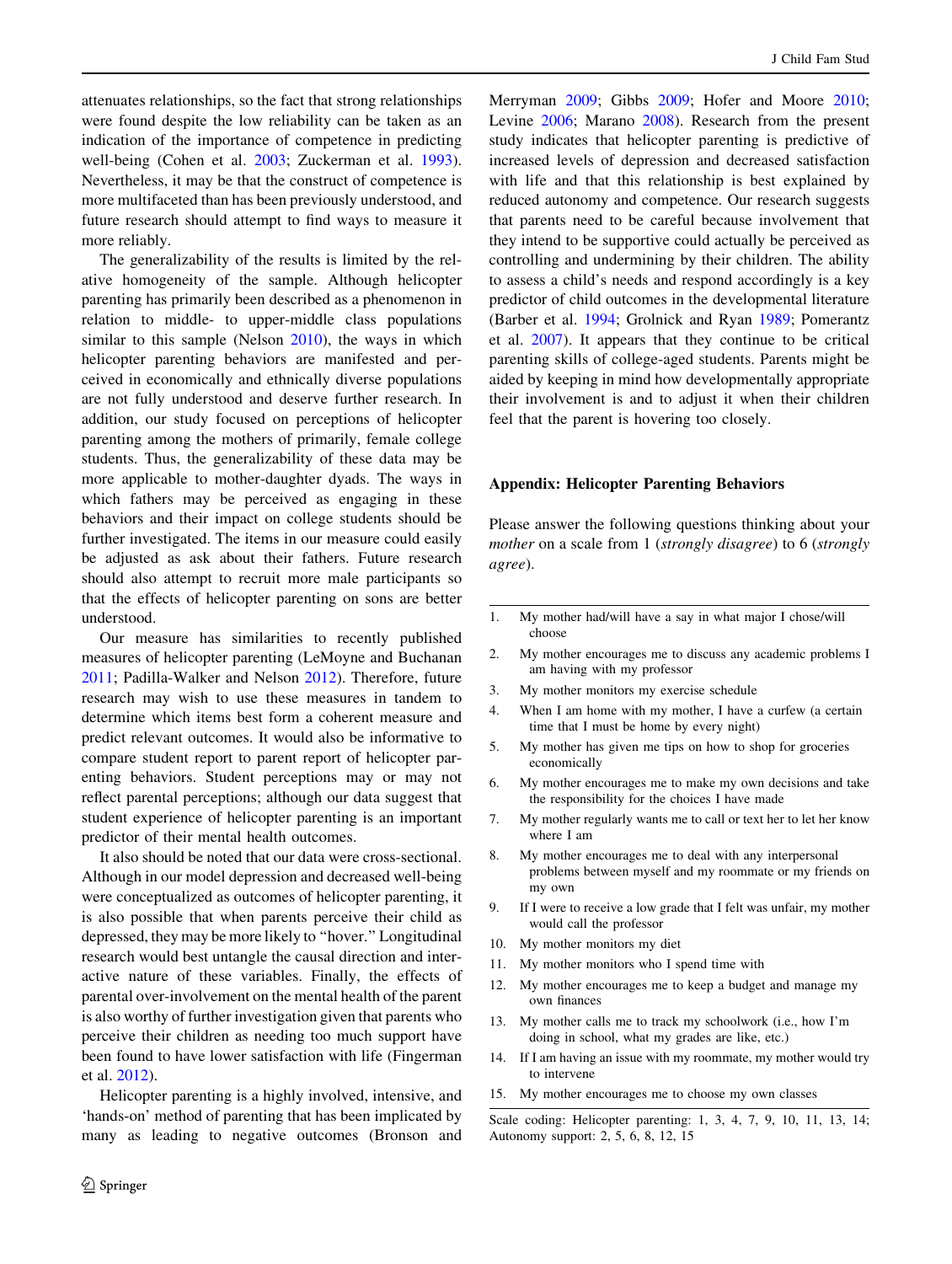### <span id="page-8-0"></span>References

- Aunola, K., & Nurmi, J. E. (2005). The role of parenting styles in children's problem behavior. Child Development, 76, 1144–1159.
- Barber, B. K., Olsen, J. E., & Shagle, S. C. (1994). Associations between parental psychological and behavioral control and youth internalized and externalized behaviors. Child Development, 65, 1120–1136. doi[:10.2307/1131309.](http://dx.doi.org/10.2307/1131309)
- Bayer, J. K., Sanson, A. V., & Hemphill, S. A. (2006). Parent influences on early childhood internalizing difficulties. Journal of Applied Developmental Psychology, 27, 542–559. doi: [10.1016/j.appdev.2006.08.002](http://dx.doi.org/10.1016/j.appdev.2006.08.002).
- Bronson, P., & Merryman, A. (2009). Nurture shock: New thinking about children. New York, NY: Twelve.
- Cicchetti, D., & Toth, S. (1998). The development of depression in children and adolescents. American Psychologist, 53, 221–241. doi[:10.1037/0003-066X.53.2.221](http://dx.doi.org/10.1037/0003-066X.53.2.221).
- Cline, F. W., & Fay, J. (1990). Parenting with love and logic: Teaching children responsibility. Colorado Springs, CO: Pinon Press.
- Cohen, J., Cohen, P., West, S. G., & Aiken, L. S. (2003). Applied multiple regression/correlation analysis for the behavioral sciences (3rd ed.). Mahwah, NJ: Lawrence Erlbaum Associates.
- Combs-Orme, T., Wilson, E., Cain, D. S., Page, T., & Kirby, L. D. (2003). Context-based parenting in infancy. Child and Adolescent Social Work Journal, 20, 437–472. doi:[10.1023/B:CASW.](http://dx.doi.org/10.1023/B:CASW.0000003138.32550.a2) [0000003138.32550.a2.](http://dx.doi.org/10.1023/B:CASW.0000003138.32550.a2)
- Costell, A. B., & Osborne, J. W. (2005). Best practices in exploratory factor analysis: four recommendations for getting the most from your analysis. Practical Assessment Research & Evaluation, 10. Available online: <http://pareonline.net/getvn.asp?v=10&n=7>.
- Day, R. D., & Padilla-Walker, L. M. (2009). Mother and father connectedness and involvement during early adolescence. Journal of Family Psychology, 23, 900–904. doi[:10.1037/a0016438.](http://dx.doi.org/10.1037/a0016438)
- De Kemp, R. A. T., Scholte, R. H. J., Overbeek, G., & Engels, R. C. M. E. (2006). Early adolescent delinquency: The role of parents and best friends. Criminal Justice and Behavior, 33, 488–510. doi:[10.1177/0093854806286208.](http://dx.doi.org/10.1177/0093854806286208)
- Deci, E. L., & Ryan, R. M. (2008). Facilitating optimal motivation and psychological well-being across life's domains. Canadian Psychology, 49, 14–23. doi:[10.1037/0708-5591.49.1.14](http://dx.doi.org/10.1037/0708-5591.49.1.14).
- DeVellis, R. F. (1991). Scale development. Newbury Park, NJ: Sage.
- Diener, E., Emmons, R. A., Larsen, R. J., & Griffin, S. (1985). The satisfaction with life scale. Journal of Personality Assessment, 49, 71–75. doi:[10.1207/s15327752jpa4901\\_13.](http://dx.doi.org/10.1207/s15327752jpa4901_13)
- Erikson, E. H. (1968). Identity: Youth and crisis. New York, NY: Norton.
- Fan, X., & Chen, M. (2001). Parental involvement and students' academic achievement: A meta analysis. Educational Psychology Review, 13, 1–22. doi[:10.1023/A:1009048817385.](http://dx.doi.org/10.1023/A:1009048817385)
- Fingerman, K. L., Cheng, Y.-P., Wesselmann, E. D., Zarit, S., Fustenberg, F., & Birditt, K. S. (2012). Helicopter parents and landing pad kids: Intense parental support of grown children. Journal of Marriage and Family, 74, 880–896.
- Fischer, J. L., Forthun, L. F., Pidcock, B. W., & Dowd, D. A. (2007). Parent relationships, emotion regulation, psychosocial maturity and college student alcohol use problems. Journal of Youth and Adolescence, 36, 912–926. doi:[10.1007/s10964-006-9126-6](http://dx.doi.org/10.1007/s10964-006-9126-6).
- Gar, N. S., & Hudson, J. L. (2008). An examination of the interactions between mothers and children with anxiety disorders. Behaviour Research and Therapy, 46, 1266–1274. doi[:10.1016/j.brat.2008.](http://dx.doi.org/10.1016/j.brat.2008.08.006) [08.006](http://dx.doi.org/10.1016/j.brat.2008.08.006).
- Gibbs, N. (2009). The growing backlash against overparenting. Time Magazine. Retrieved from [http://www.time.com/time/magazine/](http://www.time.com/time/magazine/article/0,9171,1940697,00.html) [article/0,9171,1940697,00.html](http://www.time.com/time/magazine/article/0,9171,1940697,00.html).
- Grolnick, W. S., Kurowski, C. O., Dunlap, K. G., & Hevey, C. (2000). Parental resources and the transition to junior high. Journal of

Research on Adolescence, 10, 465–488. doi:[10.1207/SJRA](http://dx.doi.org/10.1207/SJRA1004_05) [1004\\_05.](http://dx.doi.org/10.1207/SJRA1004_05)

- Grolnick, W. S., & Ryan, R. M. (1989). Parent styles associated with children's self-regulation and competence in school. Journal of Educational Psychology, 81, 143–154. doi:[10.1037/0022-0663.](http://dx.doi.org/10.1037/0022-0663.81.2.143) [81.2.143.](http://dx.doi.org/10.1037/0022-0663.81.2.143)
- Grolnick, W. S., Ryan, R. M., & Deci, E. L. (1991). The inner resources for school performance: Motivational mediators of children's perceptions of their parents. Journal of Educational Psychology, 83, 508–517. doi[:10.1037/0022-0663.83.4.508.](http://dx.doi.org/10.1037/0022-0663.83.4.508)
- Hofer, B. K., & Moore, A. S. (2010). IConnected parent. New York, NY: Free Press.
- Hunt, J. (2008). Make room for daddy…and mommy: Helicopter parents are here! The Journal of Academic Administration in Higher Education, 4, 9–11.
- Johnston, M. M., & Finney, S. J. (2010). Measuring basic needs satisfaction: Evaluating previous research and conducting new psychometric evaluations of the Basic Needs Satisfaction in General Scale. Contemporary Educational Psychology, 35, 280–296. doi:[10.1016/j.cedpsych.2010.04.003](http://dx.doi.org/10.1016/j.cedpsych.2010.04.003).
- Joussemet, M., Landry, R., & Koestner, R. (2008). A self-determination theory perspective on parenting. Canadian Psychology, 49, 194–200. doi[:10.1037/a0012754.](http://dx.doi.org/10.1037/a0012754)
- Kenney-Benson, G. A., & Pomerantz, E. M. (2005). The role of mothers' use of control in children's perfectionism: Implications for the development of children's depressive symptoms. Journal of Personality, 73, 23-46. doi:[10.1111/j.1467-6494.2004.00303.x.](http://dx.doi.org/10.1111/j.1467-6494.2004.00303.x)
- Kins, E., Beyers, W., Soenens, B., & Vansteenkiste, M. (2009). Patterns of home leaving and subjective well-being in emerging adulthood: The role of motivational processes and parental autonomy support. Developmental Psychology, 45, 1416–1429. doi:[10.1037/a0015580](http://dx.doi.org/10.1037/a0015580).
- LeMoyne, T., & Buchanan, T. (2011). Does ''hovering'' matter? Helicopter parenting and its effect on well-being. Sociological Spectrum, 31, 399–418. doi[:10.1080/02732173.2011.574038.](http://dx.doi.org/10.1080/02732173.2011.574038)
- Levine, M. (2006). The price of privilege. New York, NY: HarperCollins.
- Luyckx, K., Vansteenkiste, M., Goossens, L., & Duriez, B. (2009). Basic need satisfaction and identity formation: Bridging self-determination theory and process-oriented identity research. Journal of Counseling Psychology, 56, 276–288. doi[:10.1037/a0015349](http://dx.doi.org/10.1037/a0015349).
- Marano, H. E. (2008). A nation of wimps: The high cost of invasive parenting. New York, NY: The Crown Publishing Group.
- Meyer, B., Enstrom, M. K., Harstveit, M., Bowles, D. P., & Beevers, C. G. (2007). Happiness and despair on the catwalk: Need satisfaction, well-being, and personality adjustment among fashion models. The Journal of Positive Psychology, 2, 2-17. doi[:10.1080/17439760601076635](http://dx.doi.org/10.1080/17439760601076635).
- Muthén, L. K., & Muthén, B. O. (1998–2010). Mplus user's guide (6th ed.). Los Angeles, CA: Muthén & Muthén.
- Nelson, M. K. (2010). Parenting out of control: Anxious parents in uncertain times. New York, NY: New York University Press.
- Padilla-Walker, L. M., & Nelson, L. J. (2012). Black hawk down? Establishing helicopter parenting as a distinct construct from other forms of parental control during emerging adulthood. Journal of Adolescence, 35, 1177–1190. doi[:10.1016/j.adolescence.2012.03.007](http://dx.doi.org/10.1016/j.adolescence.2012.03.007).
- Pavot, W., & Diener, E. (1993). Review of the satisfaction with life scale. Psychological Assessment, 5(2), 164–172. doi[:10.1037/](http://dx.doi.org/10.1037/1040-3590.5.2.164) [1040-3590.5.2.164](http://dx.doi.org/10.1037/1040-3590.5.2.164).
- Pomerantz, E. M., Moorman, E. A., & Litwack, S. D. (2007). The how, whom, and why of parents' involvement in children's academic lives: More is not always better. Review of Educational Research, 77, 373–410. doi:[10.3102/003465430305567.](http://dx.doi.org/10.3102/003465430305567)
- Radloff, L. S. (1977). The CES-D Scale: A self-report depression scale for research in the general population. Applied Psychological Measurement, 1, 385–401. doi[:10.1177/014662167700100306](http://dx.doi.org/10.1177/014662167700100306).